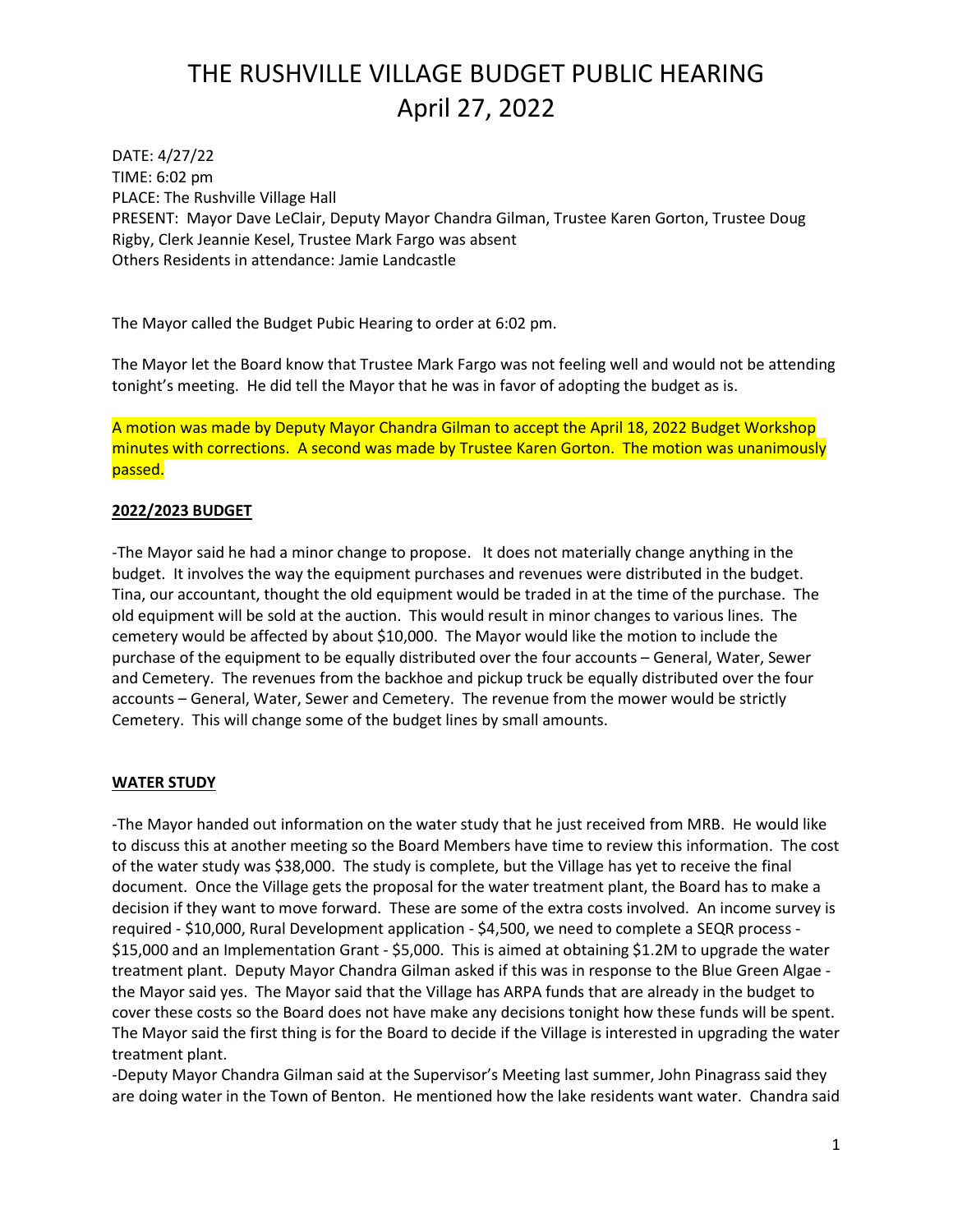## THE RUSHVILLE VILLAGE BUDGET PUBLIC HEARING April 27, 2022

that the water plant is not that far from them. She said she knows it would be a big project, but the lake residents pay about \$1,800 per month to filter their water. There are 725 interested residents. Chandra spoke with Ted Carmen - he is the lead person trying to get everyone together. Chandra said the Village's pipes are getting older and maybe the Village could expand and get off Bay's land. Art Rilands said this is the Town of Middlesex and would be a separate water district and it was discussed several years ago. At that time, the Town was not interested in this. Art said the Town of Middlesex has new people and they might be open for discussion. Deputy Mayor Chandra Gilman said it was the residents that she was talking with along Lake Road. The Mayor said that the Village Board could revisit this at a later date to explore ways to get more users in the Village of Rushville.

The Mayor asked for a motion to approve the final adopted budget with the changes – equal distribution for the expenses and revenues for the backhoe and the pickup truck and the mower would be only the cemetery for expense and revenue was made by Trustee Doug Rigby and seconded by Trustee Karen Gorton

There was a rollcall vote –

-

| <b>Trustee Doug Rigby</b>          | Yes        |
|------------------------------------|------------|
| <b>Trustee Karen Gorton</b>        | <b>Yes</b> |
| <b>Trustee Mark Fargo</b>          | Absent     |
| <b>Deputy Mayor Chandra Gilman</b> | Yes        |
| <b>Mayor David LeClair</b>         | <b>Yes</b> |
|                                    |            |

The motion was unanimously passed.

A motion to adjourn was made by Trustee Doug Rigby. A 2<sup>nd</sup> was received from Trustee Karen Gorton. The motion was unanimously passed. The meeting was adjourned at 6:22pm.

Respectfully submitted, Jeannie Kesel, Clerk/Treasurer